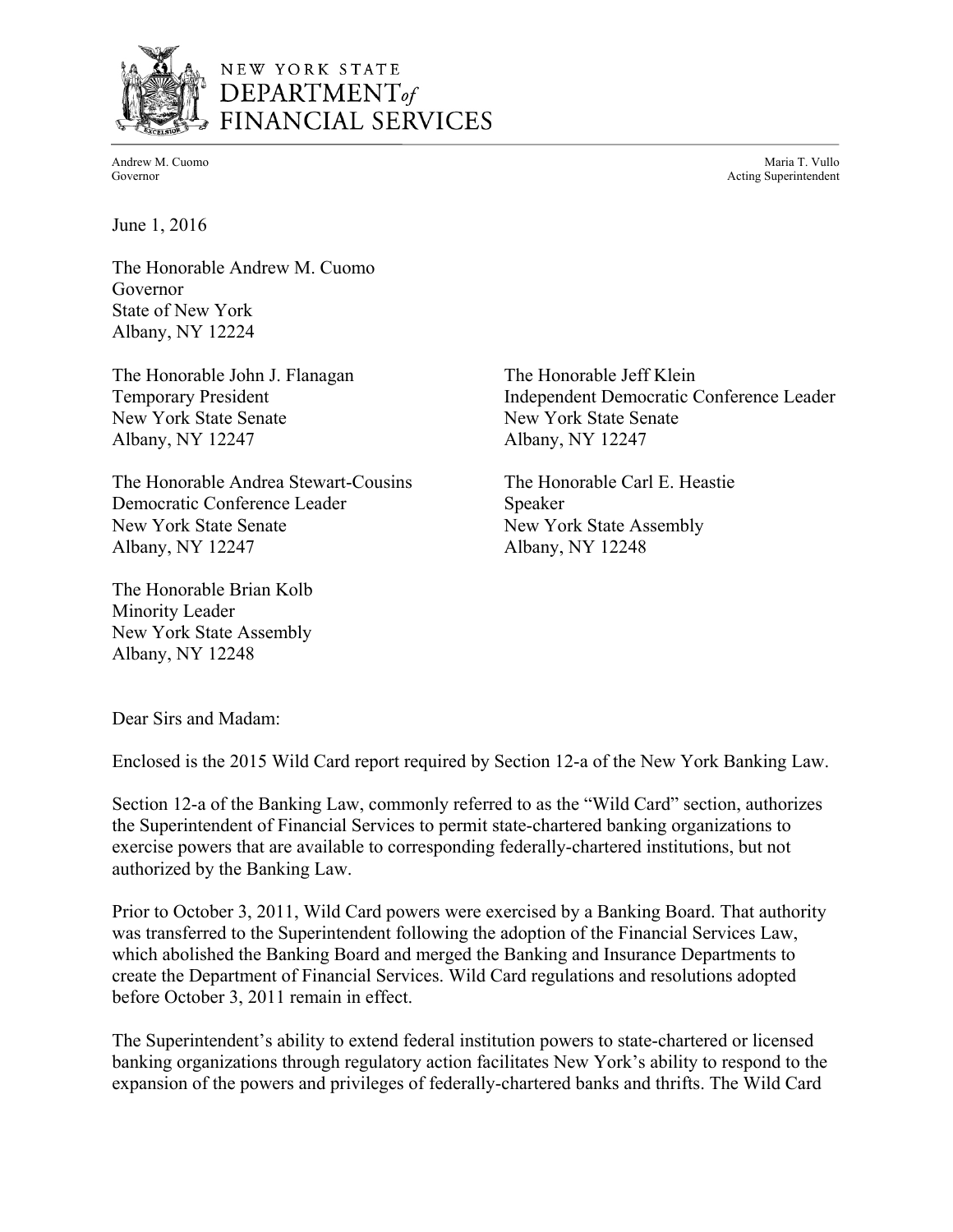powers authorized under the Banking Law are of great value to New York-chartered institutions and help maintain the attractiveness of the state charter compared to a federal charter.

In 2015, there were no new Wild Card authorizations.

Sincerely,

in ZV/mlla

Maria T. Vullo Acting Superintendent of Financial Services

cc: William Mulrow, Secretary to the Governor Alphonso David, Counsel to the Governor Senator Diane Savino, Chair, Senate Banks Committee Senator Hugh T. Farley, Vice-Chair, Senate Banks Committee Senator Jesse Hamilton, Ranking Member, Senate Banks Committee Assemblywoman Annette M. Robinson, Chair, Assembly Banks Committee Assemblywoman Claudia Tenney, Ranking Member, Assembly Banks Committee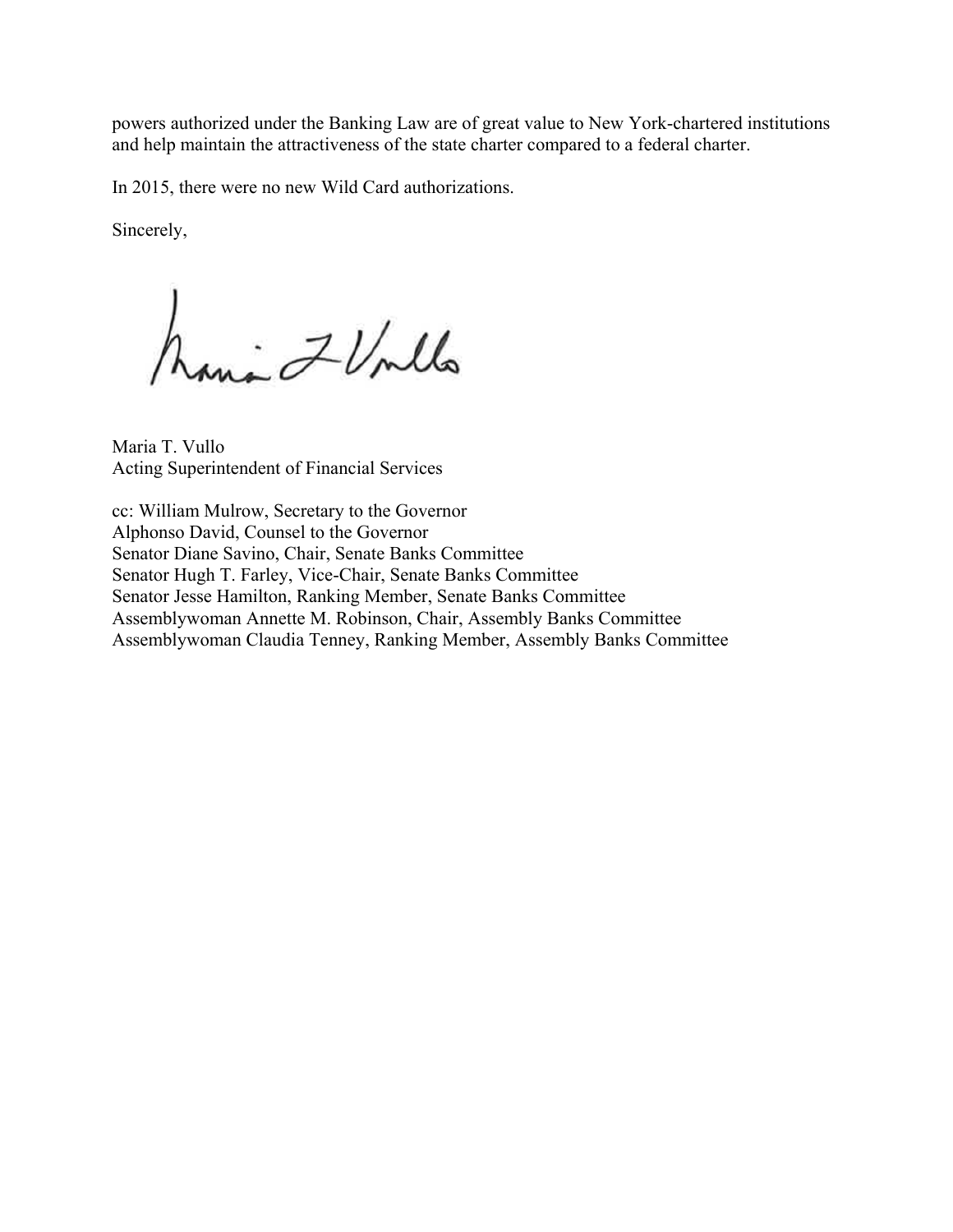

# Department of<br>Financial Services

 **2015 BANKING WILD CARD REPORT** Maria T. Vullo, Acting Superintendent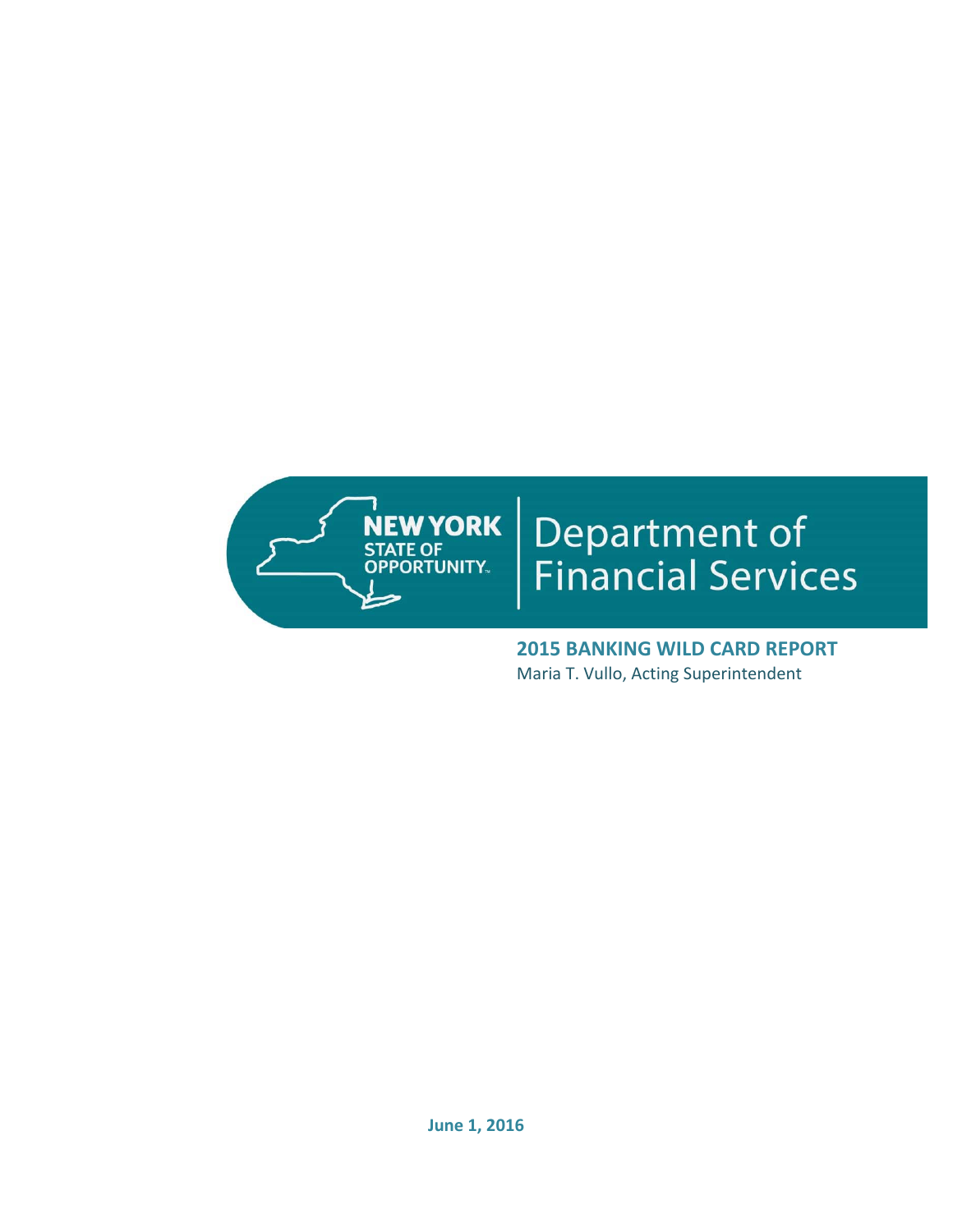| SECTION I: INSTITUTIONS RETAINED, ESTABLISHED, CONVERTED, ACQUIRED OR |  |
|-----------------------------------------------------------------------|--|
|                                                                       |  |
|                                                                       |  |
|                                                                       |  |
|                                                                       |  |
|                                                                       |  |
| SECTION III: TOTAL CHARTERED INSTITUTIONS AND DEPOSITS IN NEW YORK*6  |  |
|                                                                       |  |
|                                                                       |  |
|                                                                       |  |
|                                                                       |  |
|                                                                       |  |
| SECTION V: NEW YORK STATE-CHARTERED BANKING ORGANIZATIONS 10          |  |
|                                                                       |  |
|                                                                       |  |
| COMMERCIAL BANKS, TRUST COMPANIES AND PRIVATE BANKERS10               |  |
|                                                                       |  |
|                                                                       |  |
|                                                                       |  |
| SECTION VI: WILD CARD AUTHORIZATIONS APPROVED IN 2015 15              |  |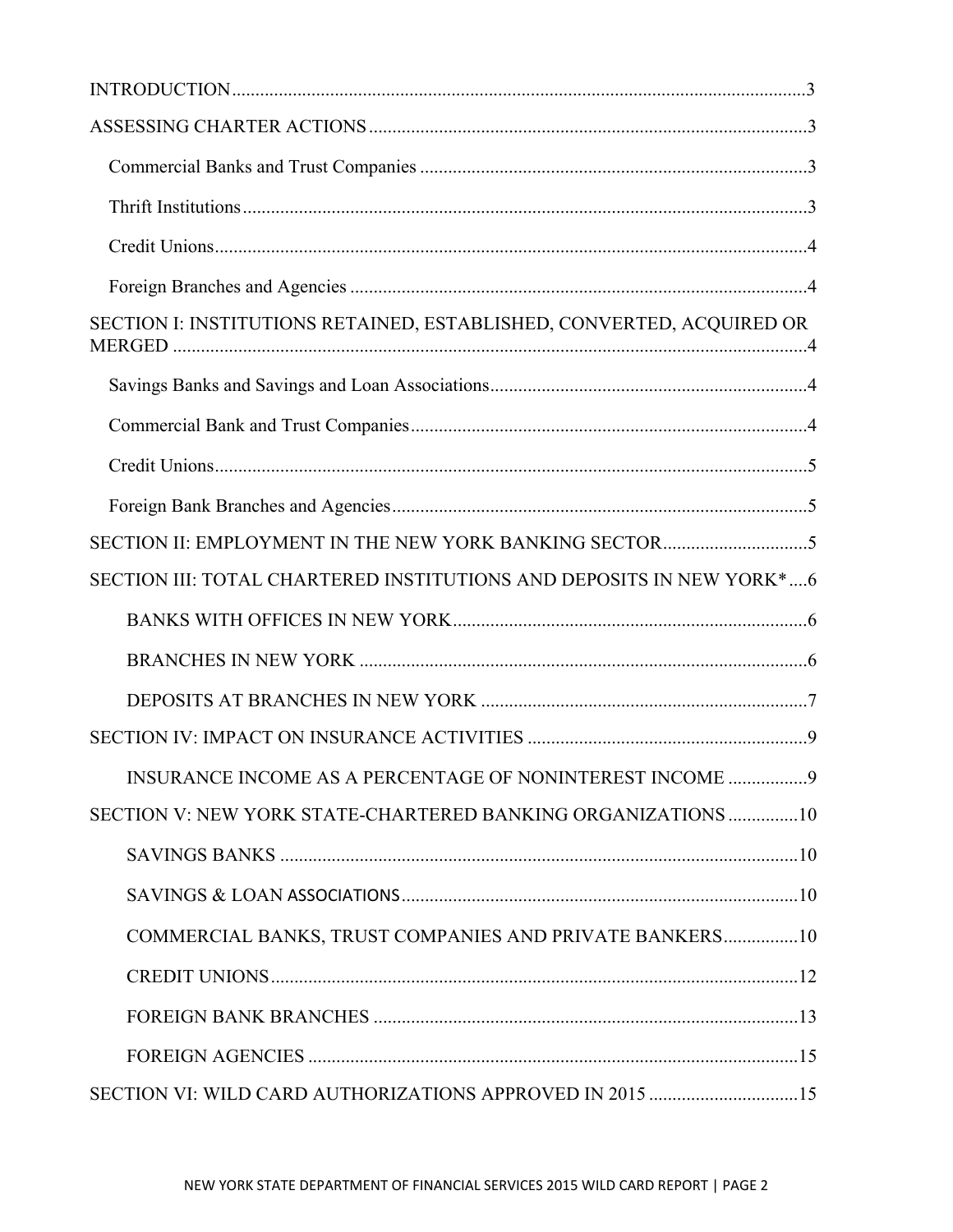# **INTRODUCTION**

The banking system in the United States permits all banking institutions, including banks, trust companies, thrift institutions, credit unions and branches of non-U.S. banks, to choose to operate under either a federal or state charter or license. The choice of a federal or state charter depends on many factors, including the scope of authorized banking powers, the cost of regulation, and whether applicable laws (including consumer protection laws) are deemed to be reasonable. Of all these factors, one of the most important is the scope of authorized banking powers.

Prior to the enactment of the original Wild Card authority in 1997, certain banking powers of New York State-chartered institutions could only be expanded legislatively. State-chartered banking institutions were increasingly concerned that the State Legislature could not respond quickly enough to the expansion of the powers of federally-chartered institutions. The purpose of the Wild Card authority is to allow the Superintendent to react quickly to evolving federal banking regulations; when changes in federal statutes, regulations or interpretations grant powers to federally-chartered institutions that state-chartered institutions do not enjoy, the Superintendent may authorize one or more state-chartered banking organizations of the same type to exercise the same powers.

# **ASSESSING CHARTER ACTIONS**

## **Commercial Banks and Trust Companies**

Recent actions at the federal level have made state charters more favorable. In June 2009, the U.S. Supreme Court, in the case of *Cuomo v. Clearing House*, upheld the right of state attorneys general to enforce state consumer protection laws of general application against national banks. In addition, the Dodd-Frank Wall Street Reform and Consumer Protection Act (i) limits the ability of the Comptroller of the Currency to preempt state law, (ii) specifically precludes preemption for subsidiaries and affiliates of banks, and (iii) makes clear that State consumer protection laws may go beyond the rules established by the Consumer Financial Protection Bureau. The Dodd-Frank Act has lessened the attractiveness of federal banking charters as a lever to preempt state laws, and increased the importance of factors other than preemption. As a result, the Superintendent's ability to grant Wild Card authorizations remains important because the Wild Card powers enable the state charter to provide the same banking powers as the federal charter.

From January 1, 2011 to December 31, 2015, five commercial banks have converted from a federal charter to a New York State charter. In the same period, five state-chartered banks merged into federally-chartered banks, three state-chartered banks merged into non-New York state-chartered banks, two state-chartered banks merged into non-bank institutions, one state-chartered bank merged into another state-chartered bank and one state-chartered bank relinquished its FDIC insurance and became a state-chartered non-deposit trust.

### **Thrift Institutions**

The Home Owners Loan Act, which governs federal thrift banking activities, provided for broad preemption of state laws affecting banking activities. Thus, persons interested in forming a thrift institution, even if they had no intention ever to engage in interstate banking activities, may have had the view that the federal thrift charter provided greater flexibility in the conduct of banking activities even with the existence of a Wild Card law applicable to state thrift institutions. On the other hand, the provisions of the Dodd-Frank Act abolishing the Office of Thrift Supervision and transferring its functions relating to federal savings associations to the Office of the Comptroller of the Currency may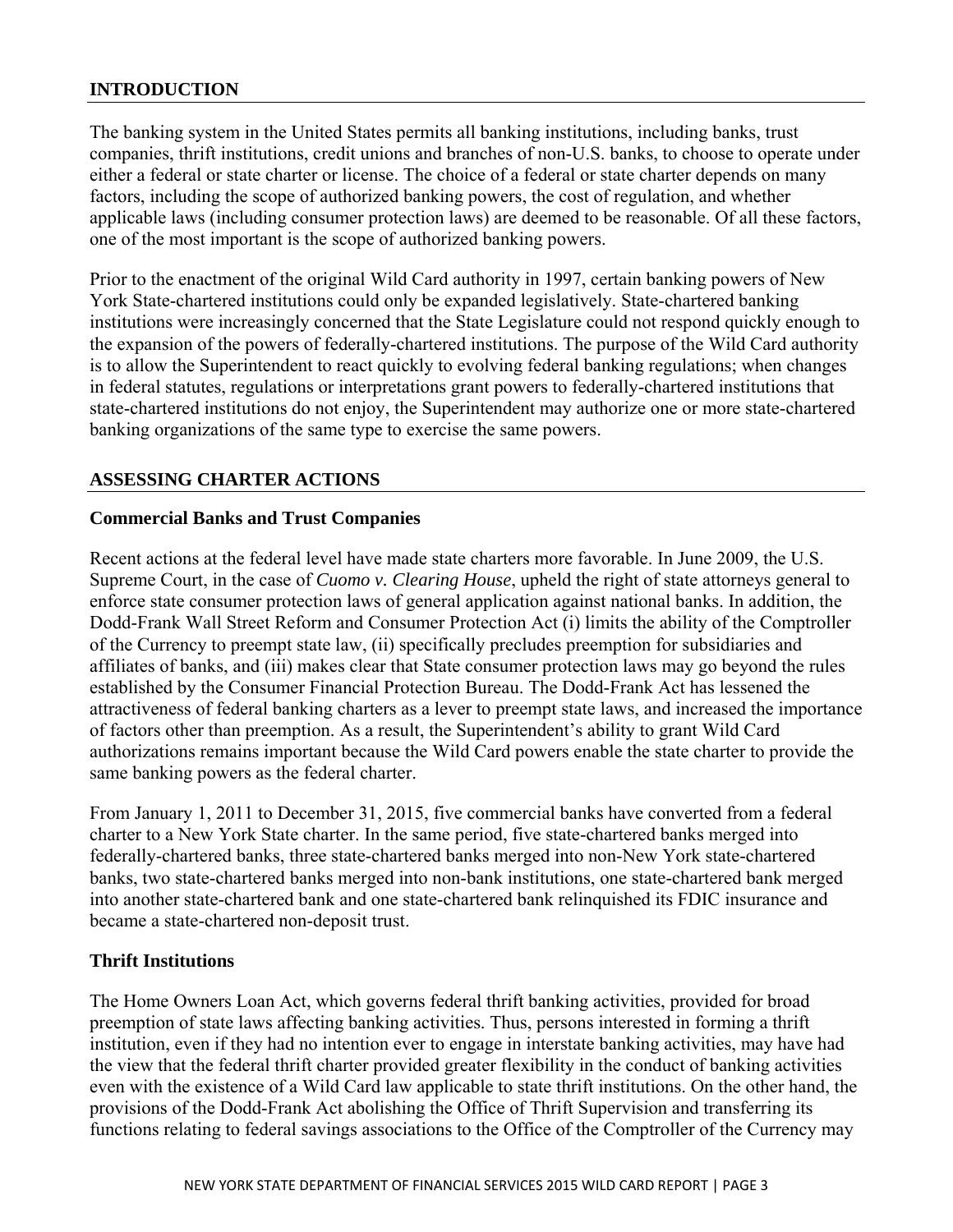have reduced the relative attractiveness of a federal thrift charter. From January 1, 2011 to December 31, 2015, seven thrift institutions have converted from a federal charter to a state charter. One statechartered thrift institution has since merged into another state-chartered thrift institution.

In the same time period, one state-chartered thrift institution merged into a federally-chartered commercial bank.

There were 22 state thrifts at the end of 2015.

# **Credit Unions**

Although credit unions did not become entitled to the benefits of the Wild Card Statute until 2007, they have long experienced the same charter decisions as banks and thrifts. At year-end 1996, New York had 24 state-chartered credit unions and 65 federally-chartered credit unions. At year-end 2015, there were 18 state-chartered credit unions with approximately \$7.7 billion of assets and 358 federallychartered credit unions with about \$64.7 billion of assets.

The growth in federally-chartered credit unions is attributable primarily to a lower level of taxation of such institutions. New York has begun to address this issue, and, as a result, the Department has begun to see some interest by federally-chartered credit unions in converting to a state charter. One federallychartered credit union converted to a state charter in 2014 and later merged into another state-chartered credit union.

During 2015, two state-chartered credit unions merged into two federally-chartered credit unions.

# **Foreign Branches and Agencies**

Branches and agencies of foreign banks have found New York an attractive place to be licensed, despite the existence of a federal licensing option. At year-end 1996, there were 49 such State-licensed branches and agencies in New York with total assets of \$43.0 billion. As of year-end 2015, there were 99 such State-licensed bank branches and agencies in New York with total assets of over \$1.7 trillion and 28 federally-licensed bank branches and agencies with \$307.6 billion in total assets.

# **SECTION I: INSTITUTIONS RETAINED, ESTABLISHED, CONVERTED, ACQUIRED OR MERGED**

# **Savings Banks and Savings and Loan Associations**

- The Oneida Savings Bank merged into a New York State headquartered, federally-chartered commercial bank.
- CMS Bank merged into a New York state-chartered savings bank effective April 30, 2015.

There were 22 state-chartered savings banks as of December 31, 2015.

# **Commercial Bank and Trust Companies**

- Greater Hudson Bank changed its charter from federal to state effective May 31, 2015. State Bank of Chittenango merged into a New York State headquartered, federally chartered commercial bank.
- • United International Bank merged into a non-New York, state-chartered bank.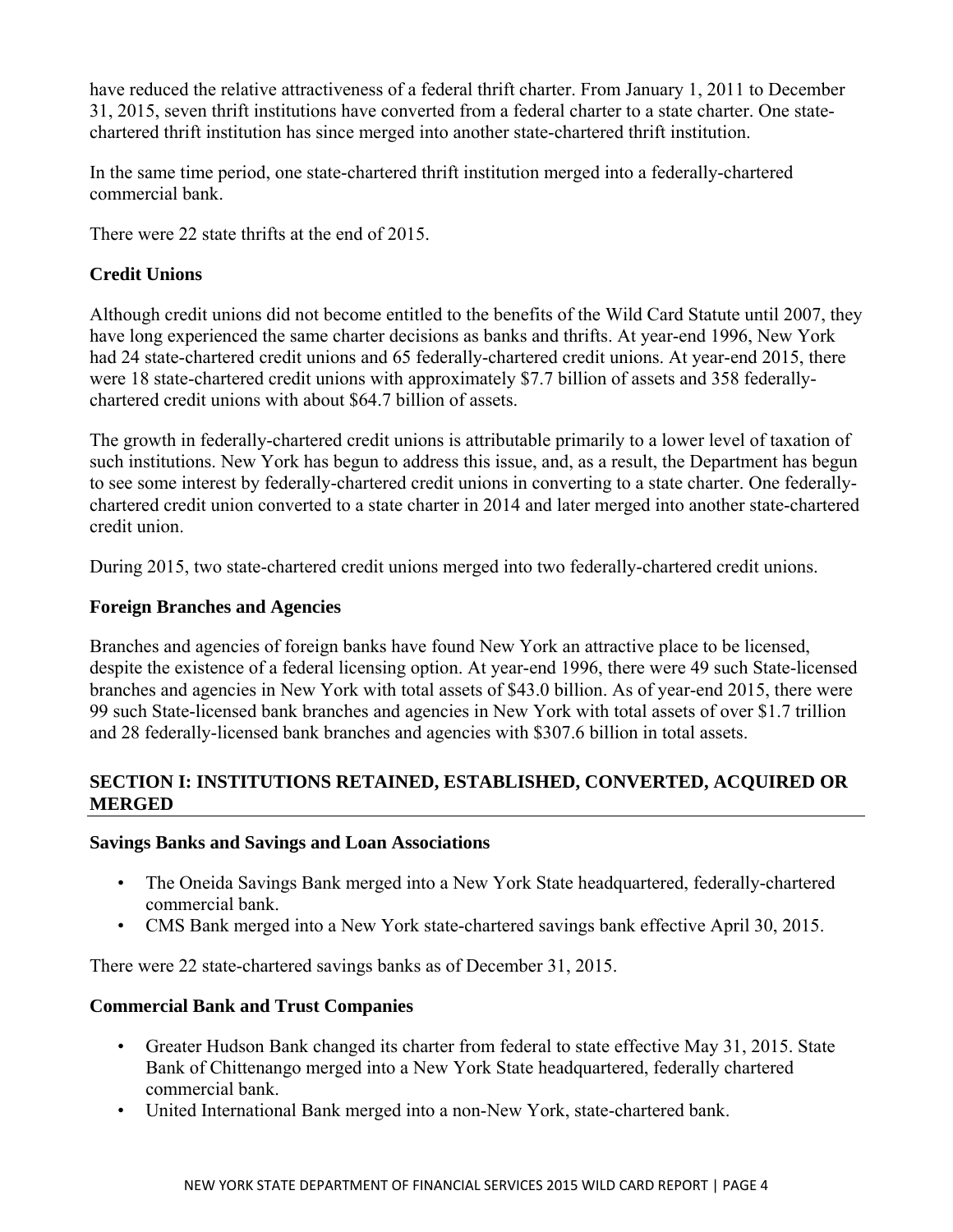<span id="page-6-0"></span>• Fiduciary Trust Company International surrendered its FDIC insurance and became a statechartered Limited Purpose Trust Company.

There were 79 state-chartered commercial banks and trust companies on December 31, 2015.

# **Credit Unions**

- Empire State Credit Union merged into a New York headquartered, federally-chartered credit union.
- • Niagara Falls Penn Central Employees Credit Union merged into a New York headquartered, federally-chartered credit union.

There were 18 state-chartered credit unions on December 31, 2015.

# **Foreign Bank Branches and Agencies**

- Taiwan Cooperative Bank, Ltd. established a new state licensed branch effective October 21, 2015. Novo Banco SA surrendered its license effective June 30, 2015.
- Bank Leumi Le-Israel B.M. surrendered its license effective June 30, 2015.
- Toronto Dominion Bank changed from a state-licensed branch to a federal-licensed branch.

There were 99 state-licensed foreign branches and agencies on December 31, 2015.

# **SECTION II: EMPLOYMENT IN THE NEW YORK BANKING SECTOR**

There is no definitive way to measure the total number of jobs created in New York State as a result of the establishment of new banks and trust companies or the number of jobs lost by virtue of conversions. Where a bank simply converts from a state to federal charter or federal charter to a state charter, there are not necessarily any job reductions or increases. Where charter action occurs as a result of a merger, job reductions often take place, as the merged entity typically eliminates overlaps in its business and management structure. This is particularly true for personnel associated with the management and "back-office" processing operations of the combined institution. This is less likely to be the case in regard to mergers between in-state and out-of-state institutions not conducting overlapping interstate banking operations.

At the end of 2015, state-chartered banks, credit unions and licensed foreign branches and agencies had a total of 86,472 full-time employees compared to 81,531 full-time employees at the end of 2014.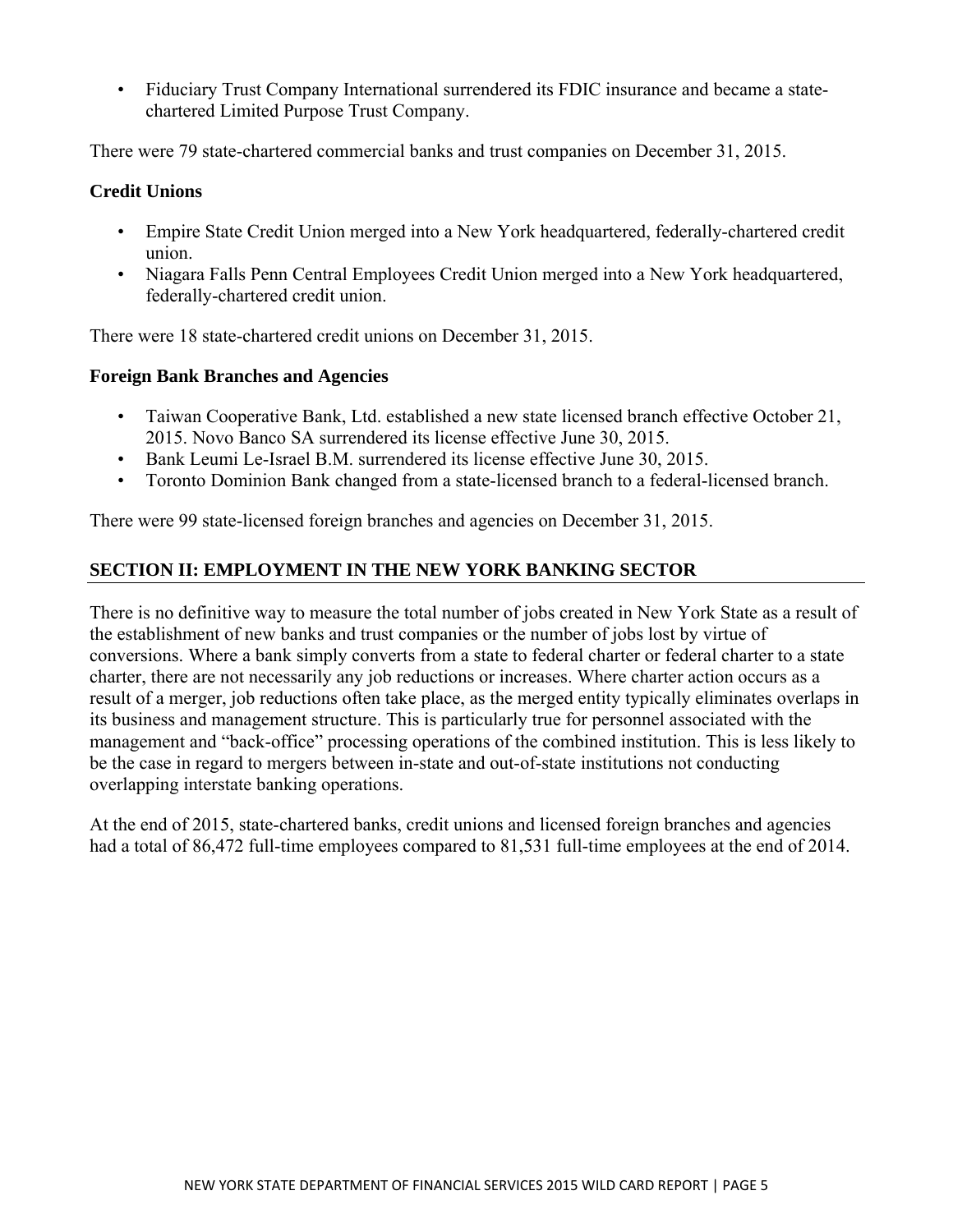# **SECTION III: TOTAL CHARTERED INSTITUTIONS AND DEPOSITS IN NEW YORK\***

\*All data reported in this section was tabulated as of June 30, 2015 to be consistent with the deposit data from the FDIC

| <b>State of</b><br><b>Headquarters</b> | <b>Federally-Chartered</b><br><b>Commercial Banks</b><br>and Trusts | Federally-<br><b>Chartered</b><br><b>Thrifts</b> | Non-NY<br>State-<br><b>Chartered</b> | <b>NY State-</b><br><b>Chartered</b> | <b>Total</b>            |
|----------------------------------------|---------------------------------------------------------------------|--------------------------------------------------|--------------------------------------|--------------------------------------|-------------------------|
| AR                                     | $\pmb{0}$                                                           | $\pmb{0}$                                        | $\mathbf{1}$                         | $\pmb{0}$                            | $\mathbf 1$             |
| ${\sf CA}$                             | $\overline{2}$                                                      | $\pmb{0}$                                        | 6                                    | $\pmb{0}$                            | 8                       |
| CT                                     | $\overline{3}$                                                      | $\pmb{0}$                                        | $\mathbf{1}$                         | $\boldsymbol{0}$                     | $\overline{4}$          |
| DE                                     | $\pmb{4}$                                                           | $\boldsymbol{0}$                                 | $\boldsymbol{0}$                     | $\boldsymbol{0}$                     | $\overline{4}$          |
| FL.                                    | $\overline{2}$                                                      | $\mathbf 1$                                      | $\pmb{0}$                            | $\boldsymbol{0}$                     | $\overline{\mathbf{3}}$ |
| GA                                     | $\mathbf{1}$                                                        | $\pmb{0}$                                        | $\pmb{0}$                            | $\pmb{0}$                            | $\mathbf 1$             |
| IL.                                    | $\pmb{0}$                                                           | $\pmb{0}$                                        | $\overline{2}$                       | $\pmb{0}$                            | $\overline{2}$          |
| MA                                     | $\pmb{0}$                                                           | $\boldsymbol{0}$                                 | $\mathbf{1}$                         | $\pmb{0}$                            | $\mathbf 1$             |
| $NC$                                   | $\mathbf{1}$                                                        | $\boldsymbol{0}$                                 | $\pmb{0}$                            | $\boldsymbol{0}$                     | $\mathbf 1$             |
| $\mathsf{NJ}$                          | 3                                                                   | $\overline{2}$                                   | 5                                    | $\boldsymbol{0}$                     | 10                      |
| <b>NV</b>                              | $\pmb{0}$                                                           | $\pmb{0}$                                        | $\mathbf{1}$                         | $\pmb{0}$                            | $\mathbf 1$             |
| <b>NY</b>                              | 36                                                                  | 26                                               | $\pmb{0}$                            | 93                                   | 155                     |
| OH                                     | $\overline{2}$                                                      | $\pmb{0}$                                        | $\pmb{0}$                            | $\pmb{0}$                            | $\overline{2}$          |
| $\mathsf{PA}$                          | $\mathbf 1$                                                         | $\boldsymbol{0}$                                 | 8                                    | $\pmb{0}$                            | $\boldsymbol{9}$        |
| RI                                     | $\mathbf 1$                                                         | $\boldsymbol{0}$                                 | $\pmb{0}$                            | $\boldsymbol{0}$                     | $\mathbf{1}$            |
| SD                                     | $\overline{2}$                                                      | $\pmb{0}$                                        | $\pmb{0}$                            | $\pmb{0}$                            | $\overline{2}$          |
| <b>TX</b>                              | $\mathbf 1$                                                         | $\pmb{0}$                                        | $\mathbf{1}$                         | $\pmb{0}$                            | $\overline{2}$          |
| VA                                     | $\overline{2}$                                                      | $\pmb{0}$                                        | $\pmb{0}$                            | $\pmb{0}$                            | $\overline{2}$          |
| <b>Total</b>                           | 61                                                                  | 29                                               | 26                                   | 93                                   | 209                     |

### **BANKS WITH OFFICES IN NEW YORK**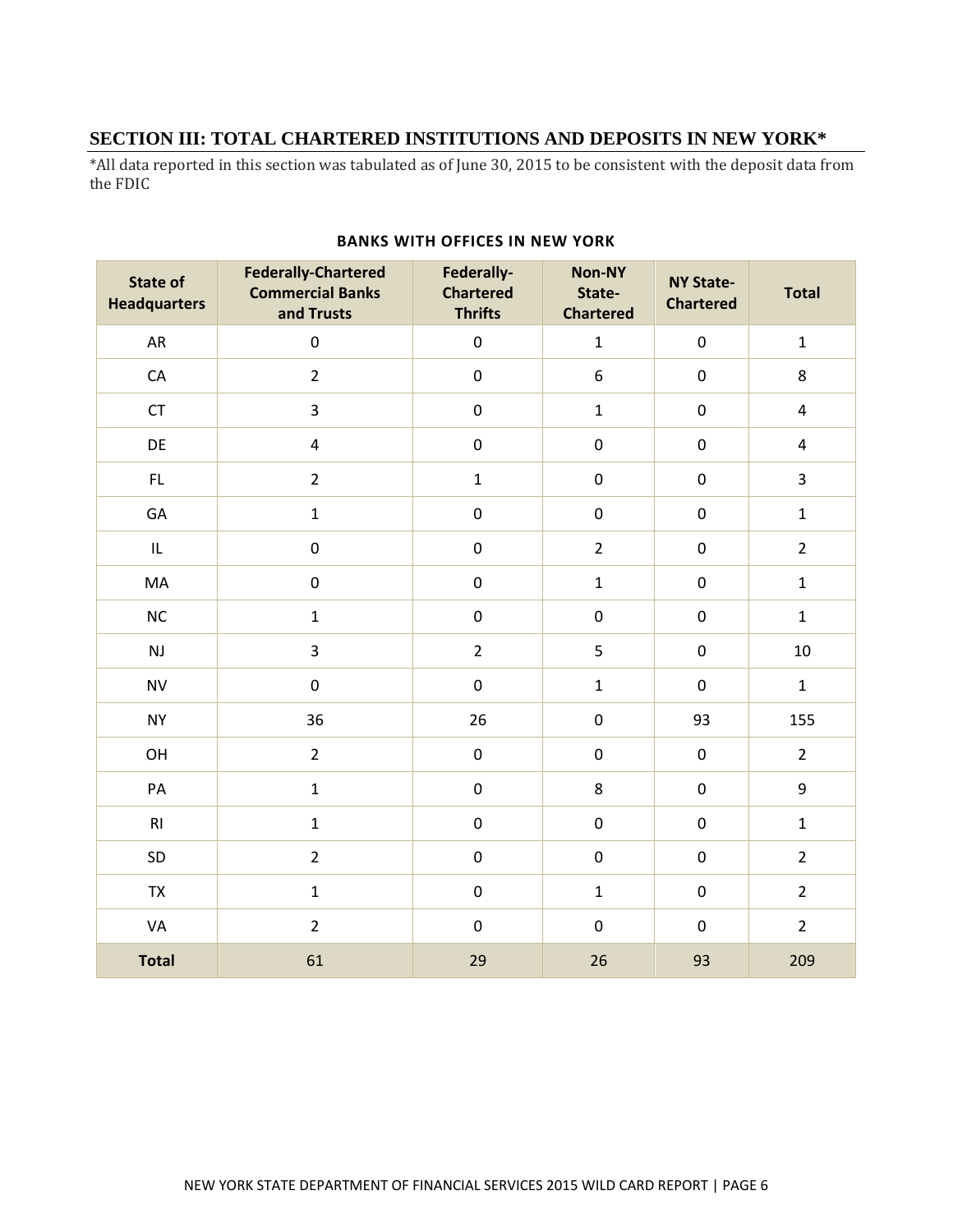### **BRANCHES IN NEW YORK**

| <b>State of</b><br><b>Headquarters</b> | <b>Federally-Chartered</b><br><b>Commercial Banks</b><br>and Trusts | Federally-<br><b>Chartered</b><br><b>Thrifts</b> | <b>Non-NY State-</b><br><b>Chartered</b> | <b>NY State-</b><br><b>Chartered</b> | <b>Total</b>   |
|----------------------------------------|---------------------------------------------------------------------|--------------------------------------------------|------------------------------------------|--------------------------------------|----------------|
| AR                                     | $\pmb{0}$                                                           | $\pmb{0}$                                        | $\mathbf 1$                              | $\mathbf 0$                          | $\mathbf 1$    |
| CA                                     | $\mathbf{3}$                                                        | $\pmb{0}$                                        | 35                                       | $\pmb{0}$                            | 38             |
| CT                                     | 113                                                                 | $\pmb{0}$                                        | $\boldsymbol{6}$                         | $\pmb{0}$                            | 119            |
| DE                                     | 339                                                                 | $\pmb{0}$                                        | $\pmb{0}$                                | $\pmb{0}$                            | 339            |
| $\mathsf{FL}$                          | $\overline{7}$                                                      | $\mathbf 1$                                      | $\pmb{0}$                                | $\pmb{0}$                            | $\,8\,$        |
| GA                                     | $\mathbf 1$                                                         | $\pmb{0}$                                        | $\pmb{0}$                                | $\pmb{0}$                            | $\mathbf 1$    |
| IL                                     | $\pmb{0}$                                                           | $\pmb{0}$                                        | $\overline{2}$                           | $\pmb{0}$                            | $\overline{2}$ |
| MA                                     | $\boldsymbol{0}$                                                    | $\pmb{0}$                                        | 45                                       | $\pmb{0}$                            | 45             |
| $NC$                                   | 310                                                                 | $\pmb{0}$                                        | $\pmb{0}$                                | $\pmb{0}$                            | 310            |
| $\mathsf{NJ}$                          | 47                                                                  | 31                                               | 34                                       | $\pmb{0}$                            | 112            |
| <b>NV</b>                              | $\boldsymbol{0}$                                                    | $\pmb{0}$                                        | $\mathbf 1$                              | $\pmb{0}$                            | $\mathbf 1$    |
| <b>NY</b>                              | 817                                                                 | 305                                              | $\mathbf 0$                              | 1,196                                | 2,318          |
| OH                                     | 1,031                                                               | $\pmb{0}$                                        | $\pmb{0}$                                | $\pmb{0}$                            | 1,031          |
| PA                                     | $\overline{\mathbf{4}}$                                             | $\pmb{0}$                                        | 31                                       | $\mathbf 0$                          | 35             |
| RI                                     | 147                                                                 | $\pmb{0}$                                        | $\boldsymbol{0}$                         | $\pmb{0}$                            | 147            |
| SD                                     | 338                                                                 | $\pmb{0}$                                        | $\pmb{0}$                                | $\pmb{0}$                            | 338            |
| ${\sf TX}$                             | 16                                                                  | $\pmb{0}$                                        | $\mathbf 1$                              | $\pmb{0}$                            | 17             |
| VA                                     | 400                                                                 | $\pmb{0}$                                        | $\pmb{0}$                                | $\pmb{0}$                            | 400            |
| <b>Total</b>                           | 3,573                                                               | 337                                              | 156                                      | 1,196                                | 5,262          |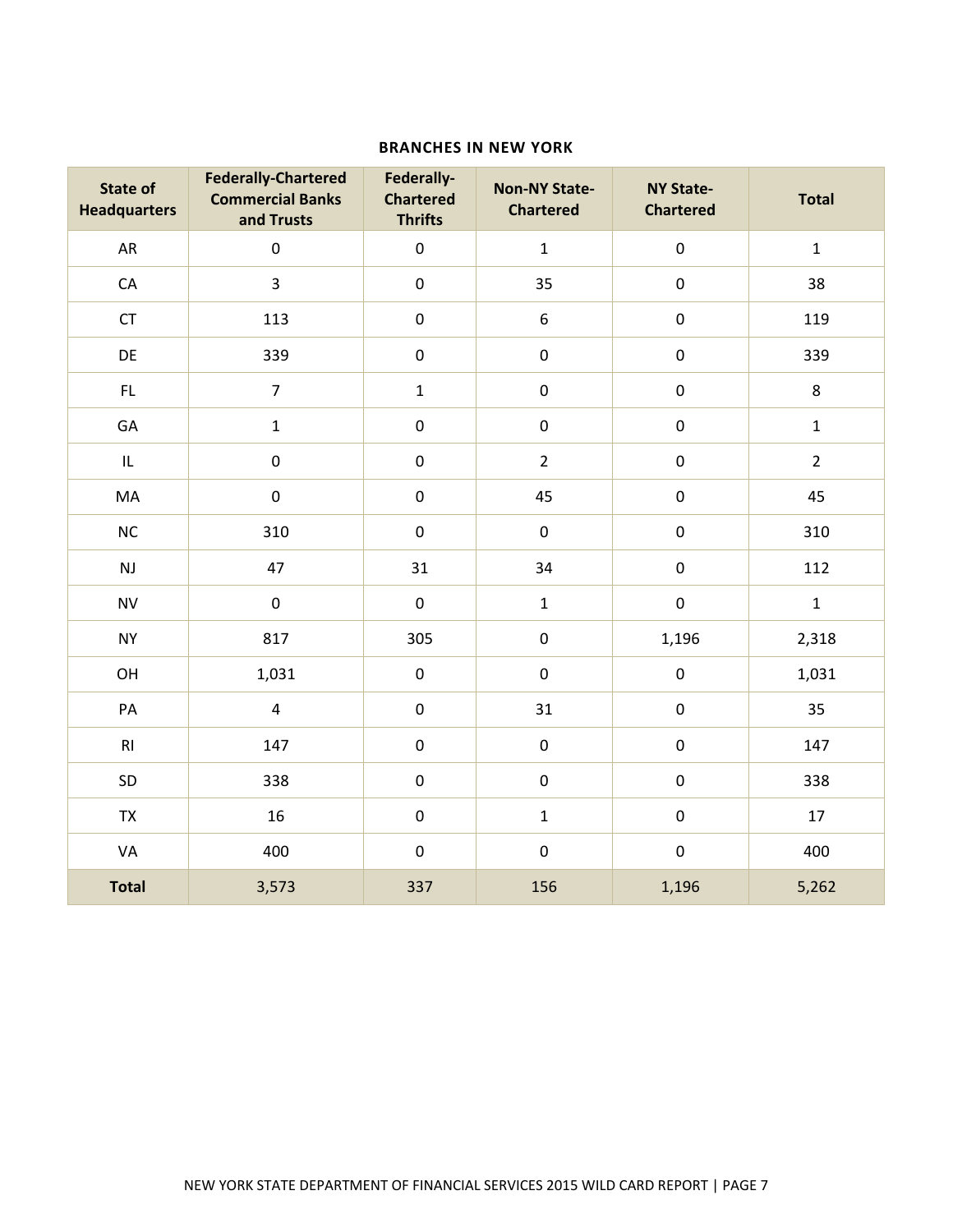| <b>State of</b><br><b>Headquarters</b> | <b>Federally-Chartered</b><br><b>Commercial Banks and</b><br><b>Trusts</b> | Federally-<br><b>Chartered</b><br><b>Thrifts</b> | <b>Non-NY State-</b><br><b>Chartered</b> | <b>NY State-</b><br><b>Chartered</b> | <b>Total</b>  |
|----------------------------------------|----------------------------------------------------------------------------|--------------------------------------------------|------------------------------------------|--------------------------------------|---------------|
| AR                                     | $\boldsymbol{0}$                                                           | $\pmb{0}$                                        | 428,662                                  | $\pmb{0}$                            | 428,662       |
| ${\sf CA}$                             | 2,818,692                                                                  | $\pmb{0}$                                        | 12,878,668                               | $\pmb{0}$                            | 15,697,360    |
| <b>CT</b>                              | 3,700,427                                                                  | $\pmb{0}$                                        | 285,075                                  | $\pmb{0}$                            | 3,985,502     |
| DE                                     | 40,922,527                                                                 | $\mathbf 0$                                      | $\mathbf 0$                              | $\pmb{0}$                            | 40,922,527    |
| FL.                                    | 3,107,567                                                                  | 71,113                                           | $\mathbf 0$                              | $\pmb{0}$                            | 3,178,680     |
| GA                                     | $\pmb{0}$                                                                  | $\pmb{0}$                                        | $\pmb{0}$                                | $\pmb{0}$                            | $\pmb{0}$     |
| IL                                     | $\boldsymbol{0}$                                                           | $\mathbf 0$                                      | 282,506                                  | $\pmb{0}$                            | 282,506       |
| MA                                     | $\boldsymbol{0}$                                                           | $\boldsymbol{0}$                                 | 1,691,797                                | $\boldsymbol{0}$                     | 1,691,797     |
| NC                                     | 81,563,601                                                                 | $\pmb{0}$                                        | $\pmb{0}$                                | $\pmb{0}$                            | 81,563,601    |
| NJ                                     | 3,437,296                                                                  | 2,787,666                                        | 1,875,808                                | $\pmb{0}$                            | 8,100,770     |
| <b>NV</b>                              | $\boldsymbol{0}$                                                           | $\mathbf 0$                                      | 956                                      | $\pmb{0}$                            | 956           |
| <b>NY</b>                              | 86,968,871                                                                 | 20,584,825                                       | $\mathbf 0$                              | 323,518,770                          | 431,072,466   |
| OH                                     | 495,378,092                                                                | $\pmb{0}$                                        | $\boldsymbol{0}$                         | $\pmb{0}$                            | 495,378,092   |
| PA                                     | 5,298,817                                                                  | $\pmb{0}$                                        | 1,940,030                                | $\pmb{0}$                            | 7,238,847     |
| R <sub>l</sub>                         | 8,488,994                                                                  | $\boldsymbol{0}$                                 | $\mathbf 0$                              | $\pmb{0}$                            | 8,488,994     |
| SD                                     | 107,879,889                                                                | $\pmb{0}$                                        | $\pmb{0}$                                | $\pmb{0}$                            | 107,879,889   |
| <b>TX</b>                              | 16,354                                                                     | $\pmb{0}$                                        | 466                                      | $\pmb{0}$                            | 16,820        |
| VA                                     | 134,361,080                                                                | $\pmb{0}$                                        | $\pmb{0}$                                | $\pmb{0}$                            | 134,361,080   |
| <b>TOTAL</b>                           | 973,942,207                                                                | 23,443,604                                       | 19,383,968                               | 323,518,770                          | 1,340,288,549 |

### **DEPOSITS AT BRANCHES IN NEW YORK**

For information regarding the total assets of New York chartered banking institutions see the Department of Financial Services Annual Report.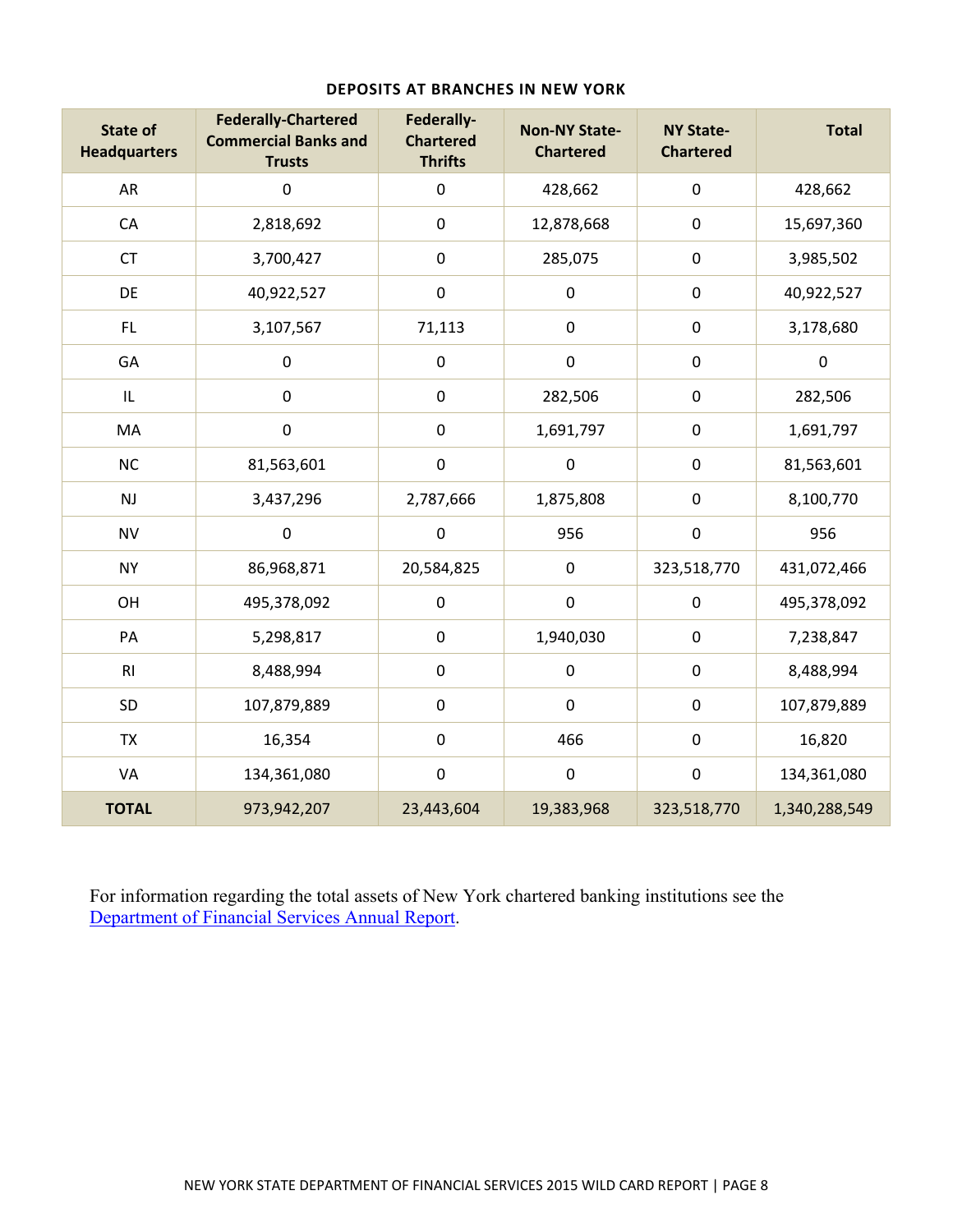# **SECTION IV: IMPACT ON INSURANCE ACTIVITIES**

Section 12-a(7)(a) of the Banking Law promotes the important policy of functional regulation of bank insurance sales activities. Banks, trust companies, savings banks, and savings and loan associations exercise such powers subject to regulation by the Department and pursuant to all insurance laws, rules and regulations.

For the calendar year 2015, a total of 24 New York State-chartered banking institutions reported income from insurance activities. As indicated in previous Wild Card Reports, the dollar level of income realized from these activities tends to be modest for both large and small institutions, but for certain institutions, it represented a large portion of total non-interest income. The table below provides a summary of insurance income for New York state-chartered banking institutions.

| <b>Insurance Income</b><br><b>Share of</b><br><b>Noninterest Income</b> | <b>Total</b>   | <b>Total</b>   | Less Than \$1 Billion<br>in Assets |                | <b>Greater Than \$1 Billion</b><br>in Assets |                |
|-------------------------------------------------------------------------|----------------|----------------|------------------------------------|----------------|----------------------------------------------|----------------|
|                                                                         | 2015           | 2014           | 2015                               | 2014           | 2015                                         | 2014           |
| 0.00%                                                                   | 63             | 64             | 45                                 | 48             | 18                                           | 16             |
| .01% to 5.00%                                                           | 20             | 18             | 10                                 | 11             | 10                                           | $\overline{7}$ |
| 5.01% to 10.00%                                                         | $\mathbf 0$    | $\mathbf{1}$   | 0                                  | $\Omega$       | $\mathbf 0$                                  | $\mathbf{1}$   |
| 10.01% to 15.00%                                                        | $\Omega$       | 0              | 0                                  | $\Omega$       | $\Omega$                                     | $\Omega$       |
| 15.01% to 20.00%                                                        | $\mathbf 0$    | 1              | 0                                  | 1              | $\mathbf 0$                                  | $\mathbf 0$    |
| 20.01% to 40.00%                                                        | 3              | $\overline{2}$ | 3                                  | $\overline{2}$ | $\mathbf 0$                                  | $\mathbf 0$    |
| 40.01% or more                                                          | $\mathbf{1}$   | $\overline{2}$ | 0                                  | $\mathbf{1}$   | $\mathbf{1}$                                 | $\mathbf{1}$   |
| N/A                                                                     | $\overline{2}$ | 5              | $\overline{2}$                     | 5              | $\mathbf 0$                                  | $\mathbf 0$    |
| <b>Total</b>                                                            | 89             | 93             | 60                                 | 68             | 29                                           | 25             |

### **INSURANCE INCOME AS A PERCENTAGE OF NONINTEREST INCOME**

 Limited Purpose Trust Companies, Foreign Branches (with FDIC), Foreign Branches (not with FDIC), Foreign Agencies, Private Bankers and Credit Unions do not report insurance revenue.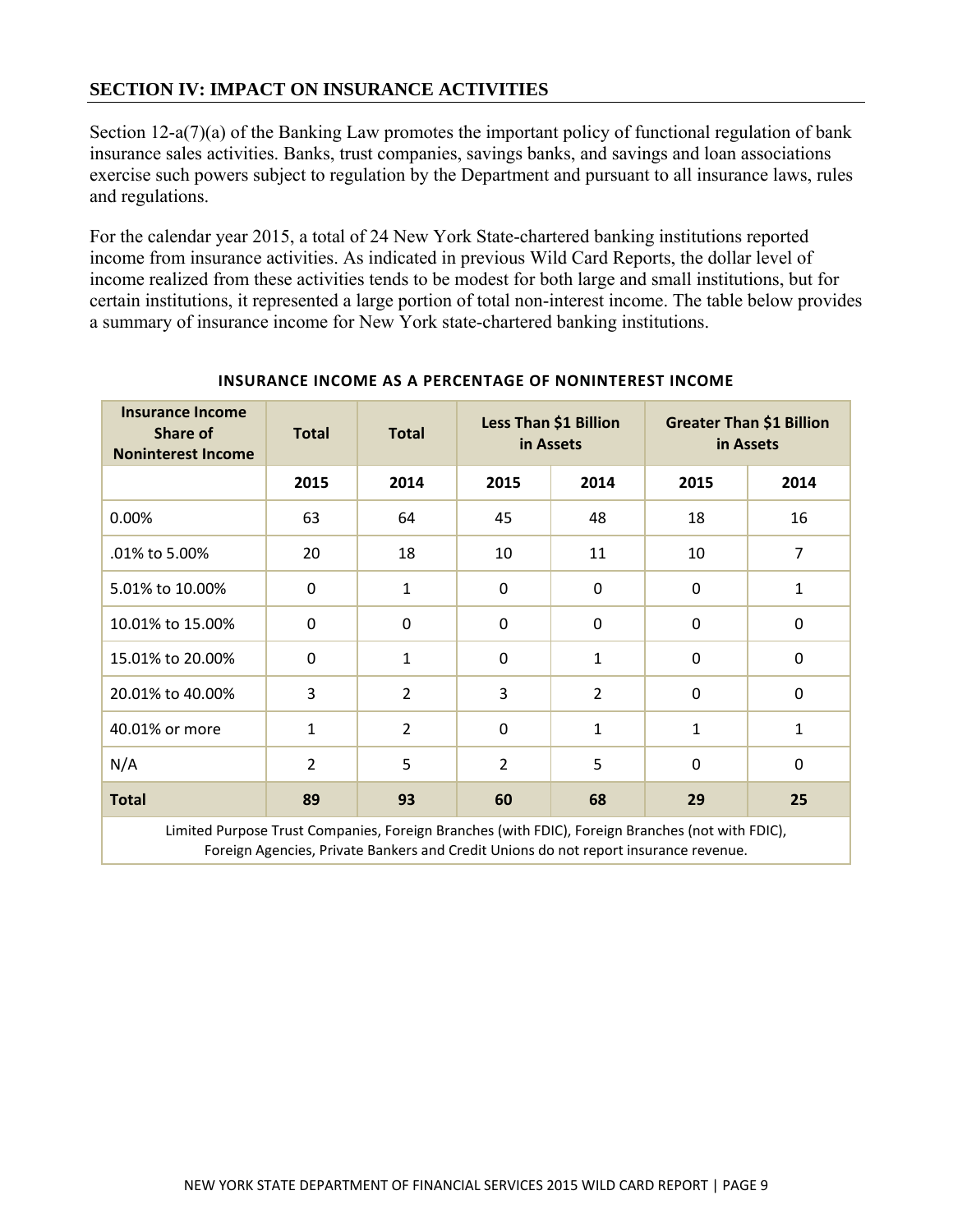# **SECTION V: NEW YORK STATE-CHARTERED BANKING ORGANIZATIONS**

| <b>Apple Bank for Savings</b>          |
|----------------------------------------|
| <b>Cross County Savings Bank</b>       |
| Elmira Savings Bank                    |
| <b>Emigrant Bank</b>                   |
| <b>Fairport Savings Bank</b>           |
| <b>First Central Savings Bank</b>      |
| <b>Fulton Savings Bank</b>             |
| New York Community Bank                |
| NorthEast Community Bank               |
| <b>PathFinder Bank</b>                 |
| <b>Pioneer Savings Bank</b>            |
| <b>Putnam County Savings Bank</b>      |
| <b>Rhinebeck Bank</b>                  |
| Ridgewood Savings Bank                 |
| <b>Rondout Savings Bank</b>            |
| Sawyer Savings Bank                    |
| The Dime Savings Bank of Williamsburgh |
| The North Country Savings Bank         |
| <b>Ulster Savings Bank</b>             |
| <b>Watertown Savings Bank</b>          |
| Total: 20                              |

### **SAVINGS BANKS**

### **SAVINGS & LOAN ASSOCIATIONS**

| Gouverneur Savings and Loan Association |
|-----------------------------------------|
| Medina Savings and Loan Association     |
| Total: 2                                |

### **COMMERCIAL BANKS, TRUST COMPANIES AND PRIVATE BANKERS**

| Adirondack Bank                              |
|----------------------------------------------|
| Alden State Bank                             |
| Alma Bank                                    |
| Alpine Capital Bank                          |
| Amalgamated Bank                             |
| Amerasia Bank                                |
| <b>American Community Bank</b>               |
| American Stock Transfer & Trust Company, LLC |
| Anthos Trust Company, LLC                    |
| <b>Banco Popular North America</b>           |
| <b>Bank Leumi USA</b>                        |
| <b>Bank of Akron</b>                         |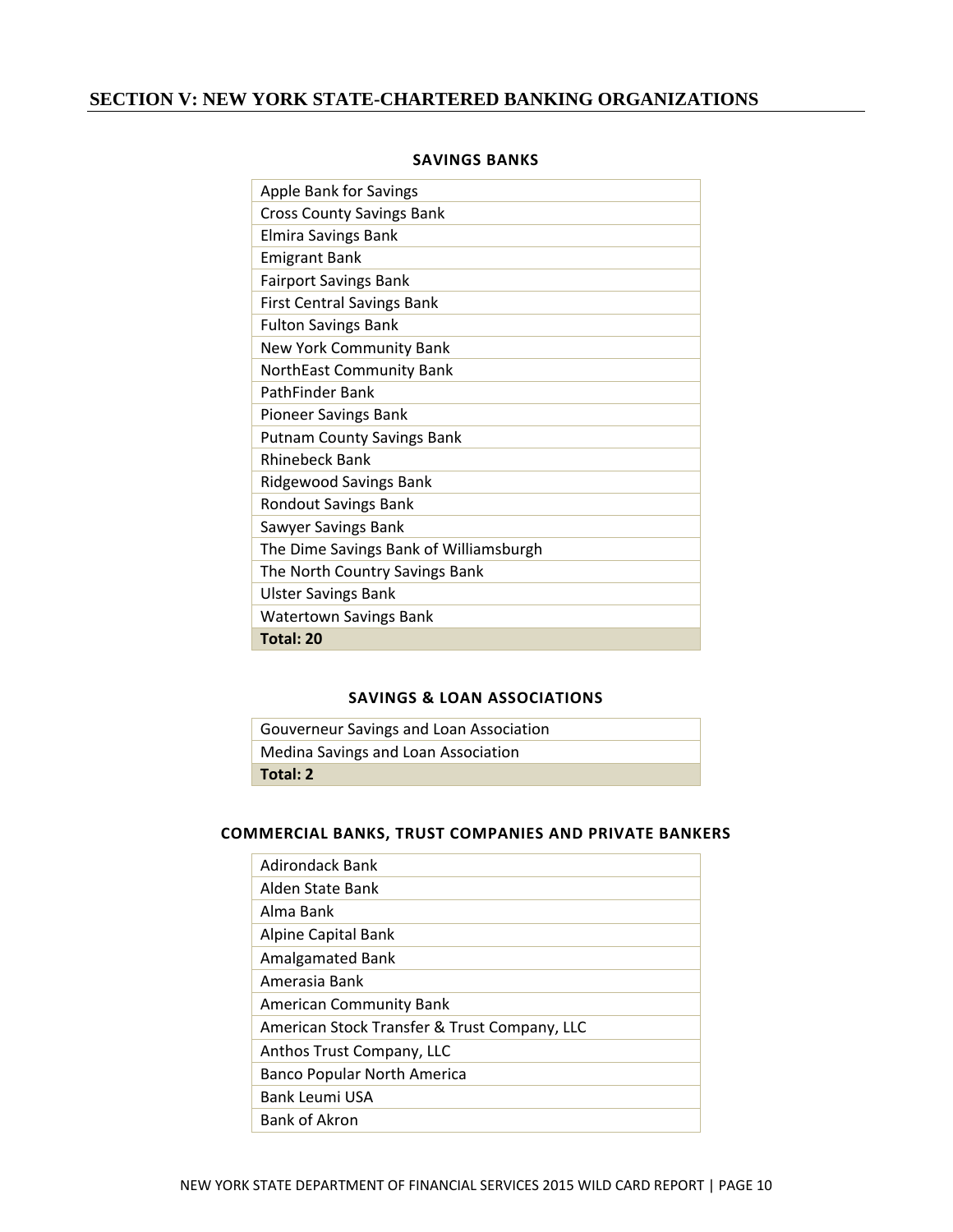| <b>Bank of Cattaraugus</b>                          |
|-----------------------------------------------------|
| <b>Bank of Holland</b>                              |
| <b>Bank of Millbrook</b>                            |
| <b>Bank of Richmondville</b>                        |
| <b>Bank of Utica</b>                                |
| Brown Brothers Harriman & Co.                       |
| <b>Catskill Hudson Bank</b>                         |
| <b>Cattaraugus County Bank</b>                      |
| <b>Chemung Canal Trust Company</b>                  |
| <b>Citizens Bank of Cape Vincent</b>                |
| Continental Stock Transfer & Trust Company          |
| <b>Country Bank</b>                                 |
| Deutsche Bank Trust Company Americas                |
| <b>Emigrant Mercantile Bank</b>                     |
| <b>Empire State Bank</b>                            |
| <b>Fiduciary Trust Company International</b>        |
| <b>First American International Bank</b>            |
| <b>Five Star Bank</b>                               |
| <b>Flushing Bank</b>                                |
| Genesee Regional Bank                               |
| <b>Genesee Valley Trust Company</b>                 |
| <b>Global Bank</b>                                  |
| <b>Gold Coast Bank</b>                              |
| Goldman Sachs Bank USA                              |
| <b>Greater Hudson Bank</b>                          |
| <b>Greene County Commercial Bank</b>                |
| <b>Habib American Bank</b>                          |
| <b>Hanover Community Bank</b>                       |
| Interaudi Bank                                      |
| <b>Israel Discount Bank of New York</b>             |
| <b>Jeff Bank</b>                                    |
| Law Debenture Trust Company of New York             |
| Mahopac Bank                                        |
| Manufacturers and Traders Trust Company             |
| <b>Market Street Trust Company</b>                  |
| Metropolitan Commercial Bank                        |
| Mitsubishi UFJ Trust & Banking Corporation (U.S.A.) |
| Mizuho Bank (USA)                                   |
| Mizuho Trust & Banking Co. USA                      |
| <b>New York Commercial Bank</b>                     |
| New York Life Trust Company                         |
| <b>NewBank</b>                                      |
| OFI Global Trust Company                            |
| <b>Orange County Trust Company</b>                  |
| <b>Pathfinder Commercial Bank</b>                   |
| <b>PCSB Commercial Bank</b>                         |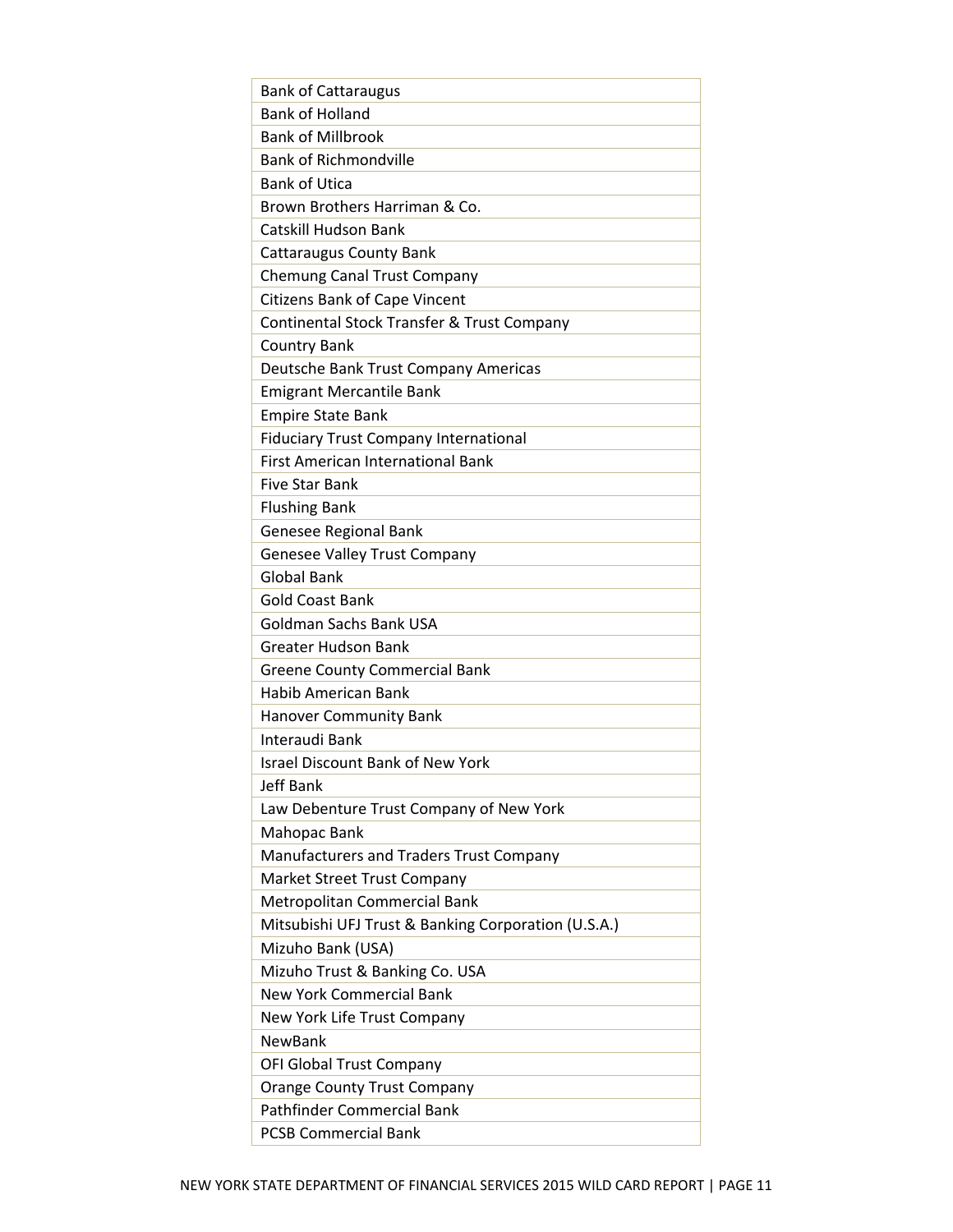| Pioneer Commercial Bank         |
|---------------------------------|
| Savoy Bank                      |
| Shinhan Bank America            |
| Signature Bank                  |
| Solvay Bank                     |
| <b>Spring Bank</b>              |
| <b>Steuben Trust Company</b>    |
| The Adirondack Trust Company    |
| The Bank of Castile             |
| The Bank of New York Mellon     |
| The Berkshire Bank              |
| The Depository Trust Company    |
| The Warehouse Trust Company LLC |
| The Westchester Bank            |
| <b>Tioga State Bank</b>         |
| <b>Tompkins Trust Company</b>   |
| <b>United Orient Bank</b>       |
| <b>USNY Bank</b>                |
| <b>Victory State Bank</b>       |
| Woori America Bank              |
| <b>WSB Municipal Bank</b>       |
| Total: 79                       |

### **CREDIT UNIONS**

| AmeriCU Credit Union                                     |
|----------------------------------------------------------|
| Branch 6000 NALC Credit Union                            |
| <b>Buffalo Service Credit Union</b>                      |
| <b>CFCU Community Credit Union</b>                       |
| Directors Choice Credit Union                            |
| Empire Branch 36 National Association of Letter Carriers |
| Credit Union                                             |
| <b>Encompass Niagara Credit Union</b>                    |
| Erie County Employees Credit Union                       |
| Hudson River Community Credit Union                      |
| Jamestown Post Office Employees' Credit Union            |
|                                                          |
| Melrose Credit Union                                     |
| <b>Montauk Credit Union</b>                              |
| <b>Municipal Credit Union</b>                            |
| Newspaper Employees Credit Union                         |
| The Niagara Frontier Federal Employees Credit Union      |
| Norton-Troy Employees Credit Union                       |
| Progressive Credit Union                                 |
| Yonkers Postal Employees Credit Union                    |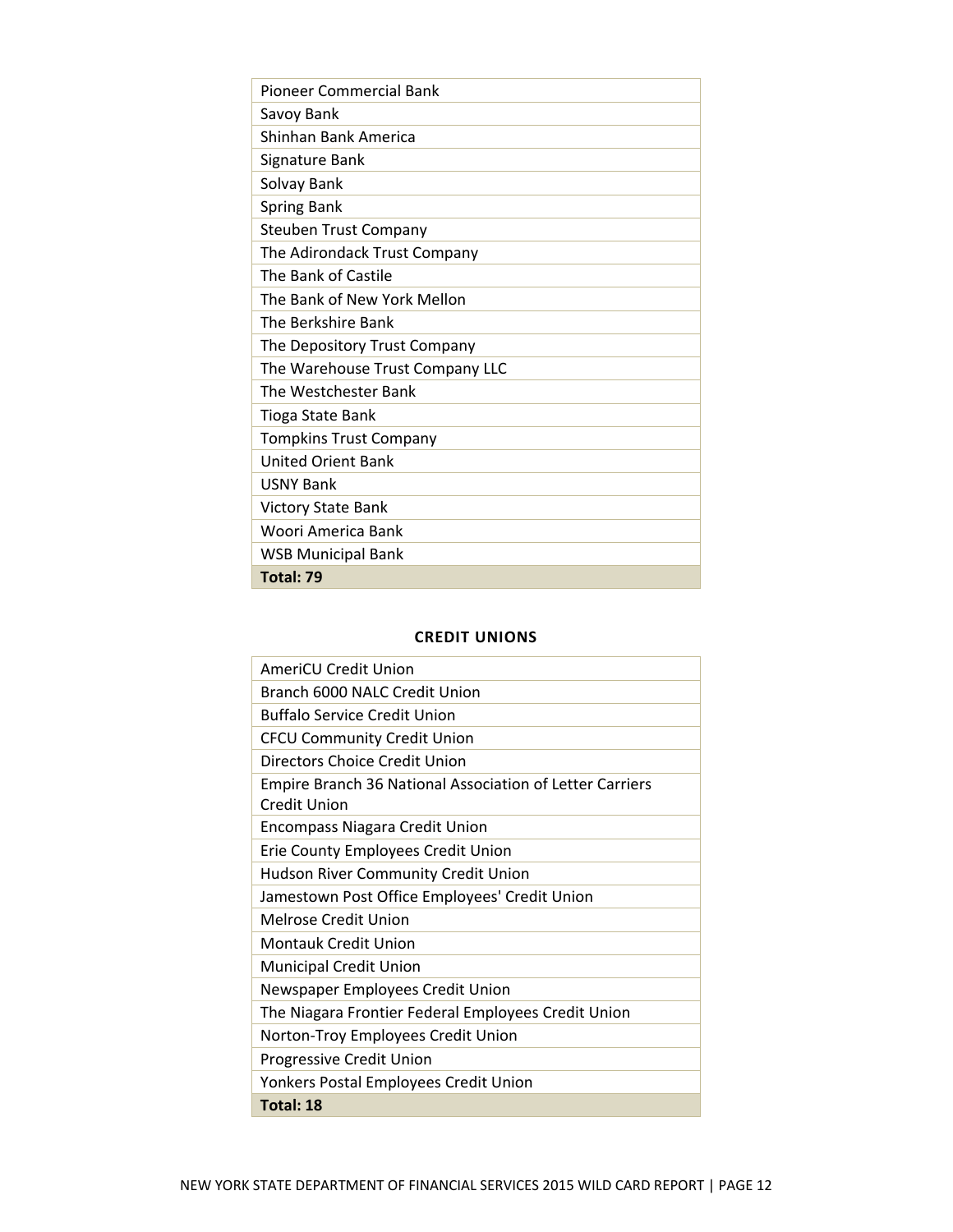### **FOREIGN BANK BRANCHES**

| Agricultural Bank of China Limited                     |
|--------------------------------------------------------|
| Allied Irish Banks, p.l.c.                             |
| Banca Monte dei Paschi di Siena S.p.A.                 |
| Banco Bilbao Vizcaya Argentaria, S.A.                  |
| Banco de La Nacion Argentina                           |
| Banco Del Estado de Chile                              |
| Banco do Brasil, S.A.                                  |
| Banco Popular de Puerto Rico                           |
| Banco Santander, S.A.                                  |
| Bank Hapoalim B.M.                                     |
| Bank Hapoalim B.M. Plaza Br                            |
| <b>Bank of Baroda</b>                                  |
| <b>Bank of India</b>                                   |
| <b>Bank of Montreal</b>                                |
| Bank of Scotland plc                                   |
| <b>Bank of Taiwan</b>                                  |
| <b>Barclays Bank PLC</b>                               |
| <b>BNP Paribas</b>                                     |
| <b>BNP Paribas Fortis</b>                              |
| Caixa Geral de Depositos, S.A.                         |
| Canadian Imperial Bank of Commerce                     |
| Canara Bank                                            |
| Chang Hwa Commercial Bank, Ltd.                        |
| China Construction Bank Corporation                    |
| China Merchants Bank Co., Ltd.                         |
| CTBC Bank Co. Ltd.                                     |
| Commerzbank Aktiengesellschaft                         |
| Cooperatieve Centrale Raiffeisen- Boerenleenbank B.A., |
| <b>Rabobank Nederland</b>                              |
| Credit Agricole Corporate and Investment Bank          |
| Credit Industriel et Commercial                        |
| <b>Credit Suisse AG</b>                                |
| Depfa Bank plc                                         |
| Deutsche Bank AG                                       |
| Dexia Credit Local                                     |
| <b>DNB Bank ASA</b>                                    |
| DZ Bank AG Deutsche Zentral-Genossenschaftsbank        |
| First Commercial Bank, Ltd.                            |
| <b>Habib Bank Limited</b>                              |
| Haitong Bank, S.A.                                     |
| <b>HSH Nordbank AG</b>                                 |
| Industrial and Commercial Bank of China Limited        |
| Industrial Bank of Korea                               |
| Intesa Sanpaolo S.p.A.                                 |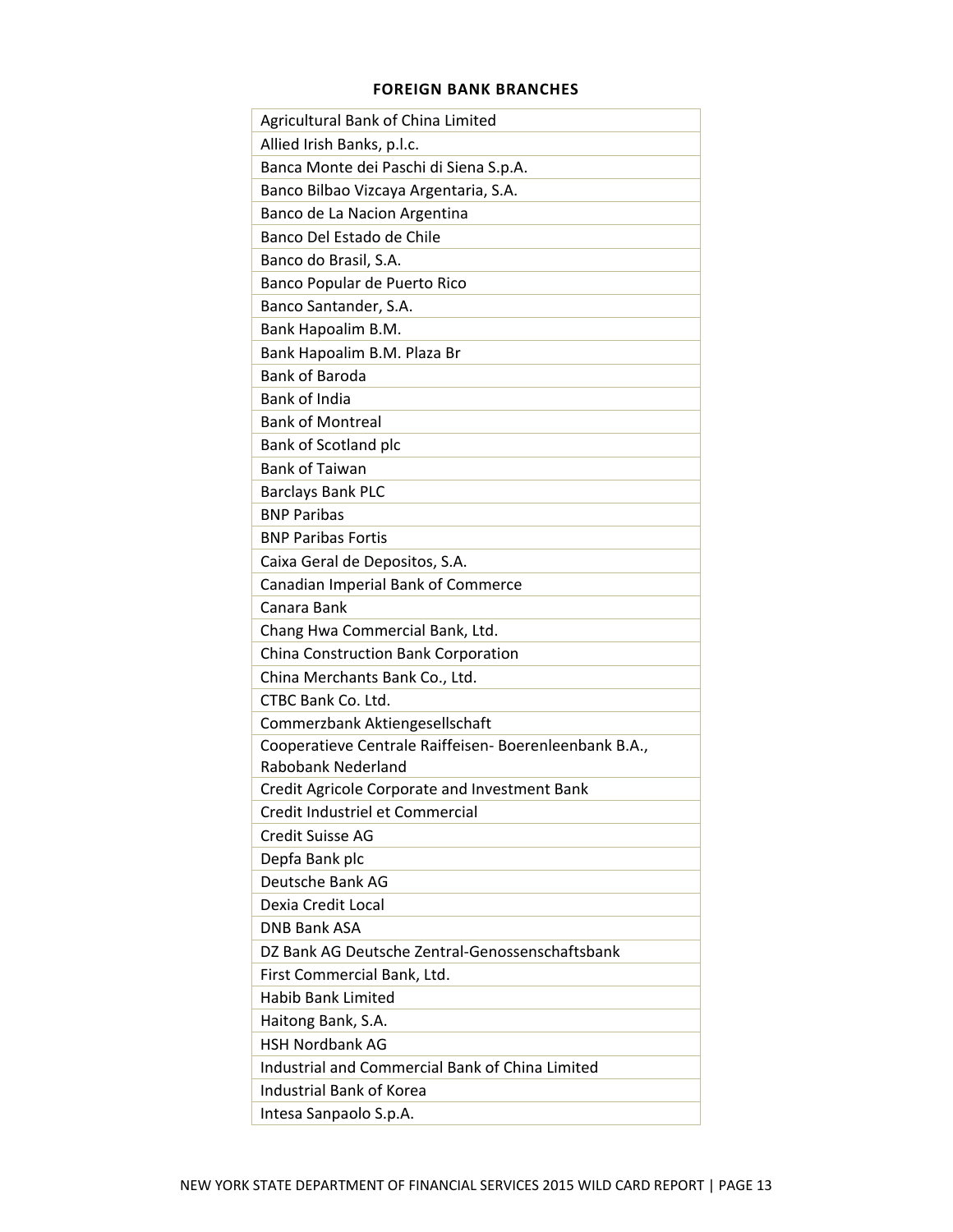| Itau Unibanco S.A.                             |
|------------------------------------------------|
| <b>KBC Bank N.V.</b>                           |
| Kookmin Bank                                   |
| Land Bank of Taiwan Co., Ltd.                  |
| Landesbank Baden - Wurttemberg                 |
| Landesbank Hessen - Thuringen Girozentrale     |
| Lloyds Bank plc                                |
| Malayan Banking Berhad                         |
| Mashreg Bank psc                               |
| Mega International Commercial Bank Co., Ltd.   |
| Mitsubishi UFJ Trust and Banking Corporation   |
| Mizuho Bank, Ltd.                              |
| <b>National Bank of Canada</b>                 |
| National Bank of Egypt                         |
| National Bank of Pakistan                      |
| <b>Natixis</b>                                 |
| NongHyup Bank                                  |
| Norddeutsche Landesbank Girozentrale           |
| Nordea Bank Finland Plc                        |
| <b>Philippine National Bank</b>                |
| Portigon AG                                    |
| Shinhan Bank                                   |
| Skandinaviska Enskilda Banken                  |
| Societe Generale                               |
| <b>Standard Chartered Bank</b>                 |
| <b>State Bank of India</b>                     |
| Sumitomo Mitsui Banking Corporation            |
| Svenska Handelsbanken AB                       |
| Swedbank AB                                    |
| T.C. Ziraat Bankasi                            |
| The Bank of Tokyo - Mitsubishi UFJ, Ltd.       |
| Taiwan Cooperative Bank, Ltd.                  |
| The Chiba Bank, Ltd.                           |
| The Gunma Bank, Ltd.                           |
| The Korea Development Bank                     |
| The Norinchukin Bank                           |
| The Shizuoka Bank, Ltd.                        |
| The Shoko Chukin Bank                          |
| The Sumitomo Trust and Banking Company Limited |
| Turkiye Vakiflar Bankasi T.A.O.                |
| <b>UniCredit Bank AG</b>                       |
| UniCredit S.p.A.                               |
| <b>United Bank Limited</b>                     |
| <b>Total: 86</b>                               |